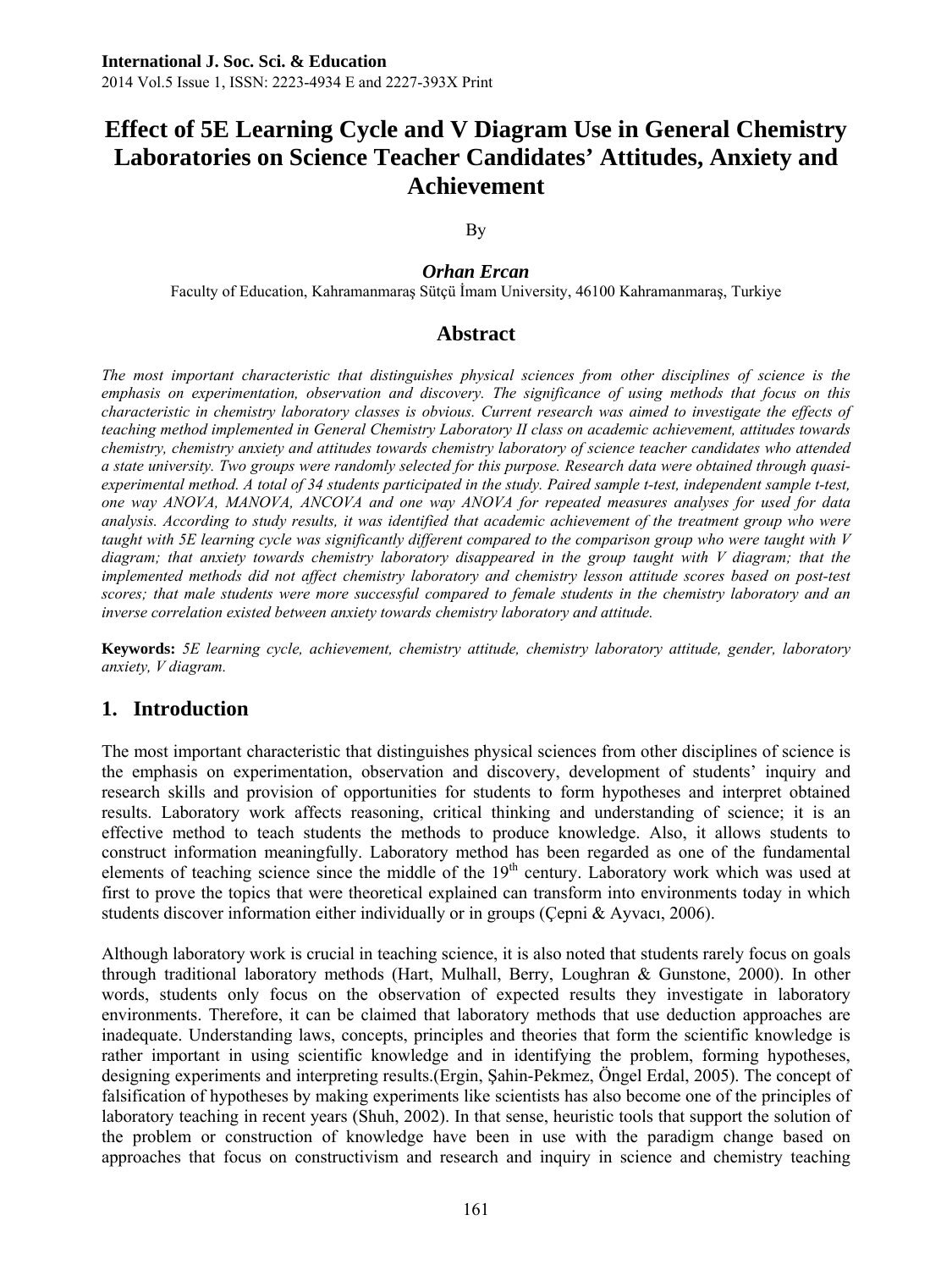(Stuart & Henry, 2002). Although it is important to focus on laboratory skills in teaching science, it is more important to provide the development of scientific process skills in students which can be expressed in basic skills such as identification of the problem, development of experimental designs and assessment (Shimizu, 1997). 5E model and V diagram can be two of the methods used in laboratories to provide students with these skills.

V diagram was first introduced to educational literature by Gowin and his students in the 1970's in order to support understanding and constructing knowledge in laboratories (Novak & Gowin, 1984). Gowin argued that this diagram ensures forming relationships between theoretical knowledge and laboratory work for students and it makes laboratory reports more understandable and useful. Nakhleh (1994) emphasized that the main purpose of "General Chemistry Laboratory" classes is "increasing meaningful learning, having students actively participate in constructing knowledge and giving students responsibility and encouragement for their own learning" and therefore tools such as V diagram should be utilized. Nakiboğlu, Benlikaya & Karakoç (2001) noted that use of V diagrams in laboratory work in chemistry topics will help students to mentally construct theoretical information and achieve meaningful learning in addition to providing learning opportunities for students in psychomotor contexts. Muscat  $\&$ Pace (2013) emphasized that metacognitive learning tools such as concept maps and V diagram contribute to meaningful learning in students. Roehrig, Luft  $\&$  Edwards (2001) observed that students comprehend how scientific knowledge is constructed during the formation of V diagrams and their communication skills also develop as a result of collaborative work.

V diagram is regarded as one of the metacognitive tools that provide acquisition of information through implementations in science and chemistry laboratories and development of meaningful learning and scientific process skills in students by helping them learn about the nature of knowledge and its structure (Aydoğdu & Kesercioğlu, 2005; Nakiboğlu, Benlikaya & Karakoç, 2001; Tatar, Korkmaz & Şaşmaz-Ören, 2007).

Another method that can be used in chemistry laboratories is 5E learning Cycle. This model was developed and used by Bybee (1989). Experiences in learning are divided into five phases and listed in this model. Sufficient time is crucial for students to use concepts as materials shaped appropriately in constructing their minds (Smerdon, Burkam & Lee, 1999)."Exploration" phase of 5E learning cycle greatly contributes to the realization of meaningful learning since it allows activities such as hands-on and minds-on inquiry (Bybee & Landes, 1988; Bybee et al., 2006; Stamp & O'Brien, 2005). Various researches have shown that 5E learning cycle is an effective science teaching method. Namely, Ceylan  $\&$ Geban's (2009) stated that 5E learning cycle based teaching is more effective compared to traditional methods in their study on teaching state of matter and solubility concepts Artun & Costu (2013) also found the positive effects of 5E learning cycle on students' understanding of osmosis and diffusion concepts. Similarly, Yalçın & Bayrakçeken (2010) identified that 5E learning cycle is an effective method to teach science teacher candidates about acids-bases.

## **Purpose of the Study**

It can be argued that V diagram and 5E cycle are two effective methods in teacher training that can be used to catch up with the transformation towards recent approaches based on construction of knowledge and inquiry in educational systems. With the aim to present the effectiveness of general chemistry laboratory practices, current study intended to find out the effects of chemistry laboratory practices based on V diagram and 5E learning cycle methods on science teacher candidates' academic achievements, attitudes towards chemistry classes, laboratory anxiety and attitudes towards chemistry laboratory. With this aim in mind, the effects of different teaching methods implemented to Science teacher candidates in General Chemistry Laboratory II class on their anxiety towards chemistry laboratories (CLAn), their attitudes towards chemistry laboratories (CLAt), their attitudes towards chemistry classes (CCAt) and their academic achievement (CLAA) were investigated. Implementation was carried out for a 12-week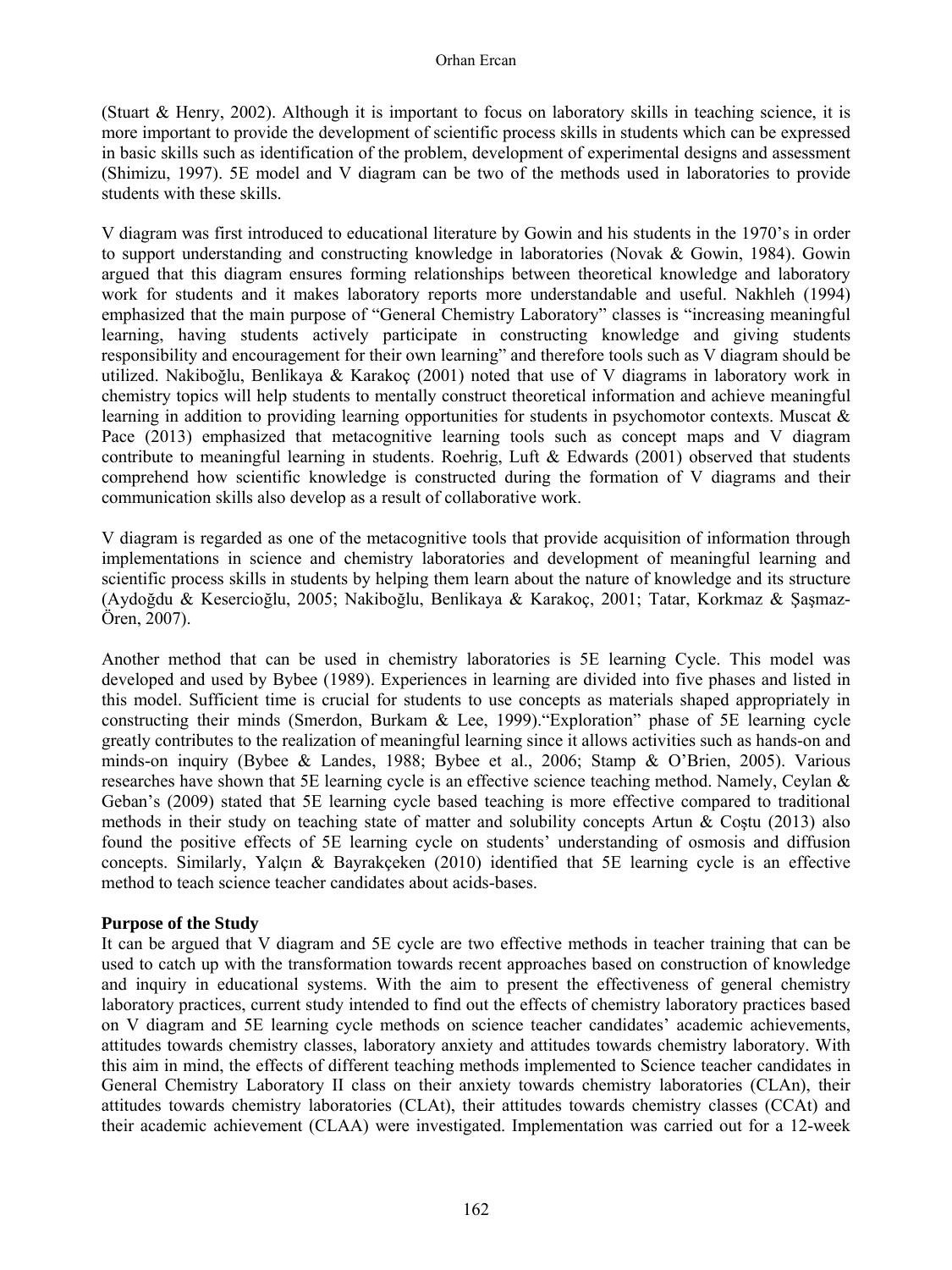period during the spring term of 2011-2012 academic year. A total of 34 students, 16 females and 18 males, participated in the study.

Problem statements of the study are as follows:

- Are there meaningful differences in science teacher candidates' anxiety towards chemistry laboratories (CLAn), their attitudes towards chemistry laboratories (CLAt), their attitudes towards chemistry classes (CCAt) and their academic achievement (CLAA) when different teaching methods are implemented?
- Are there significant differences in science teacher candidates' posttest CLAn, CLAt, CLAA and CCAt scores when different teaching methods are implemented?
- Are there meaningful differences in pretest-posttest CLAA, CLAt, CLAn and CCAt in-group scores of treatment and comparison group science teacher candidates?
- Does gender have an effect on science teacher candidates' CLAA scores?
- Are there meaningful differences in posttest CLAA scores of science teacher candidates taught with different methods when their pretest CLAA scores are controlled?
- Are there meaningful differences in posttest CLAA scores of science teacher candidates taught with different methods when their pretest CLAA scores and posttest CLAt, CLAn and CCAt scores are controlled?
- Are there meaningful relationships between CLAt, CLAn and CCAt scores of science teacher candidates taught with different methods?

# **2. Method**

5E Learning Cycle (treatment group; N=17) and V Diagrams (comparison group; N=17) were used in the research as teaching methods. Unequal control group design, a type of quasi-experimental design, was used in the study. Groups were assigned randomly.

Prior to the implementation, teacher candidates in each group were given information for a week to familiarize them with the methods that would be implemented. Students in the treatment and comparison groups were asked to prepare their laboratory reports according to 5E learning cycle and V diagram respectively and the groups were presented with sample reports related to another subject. A week later teacher candidates were given pretests and the same tests were implemented as posttests at the end. Table 1 presents the experimental design of the study.

| <b>Experimental Process</b>                        | <b>Duration</b> |
|----------------------------------------------------|-----------------|
| Providing Information                              | 1 week          |
| PRE-TESTS                                          |                 |
| Pre-(CLAA), Pre-(CLAt), Pre-(CLAn), Pre(CCAt)      | 1 week          |
| <b>IMPLEMENTATION</b>                              | 12 weeks        |
| POST-TESTS                                         |                 |
| Post-(CLAA), Post-(CLAt), Post-(CLAn), Post-(CCAt) | 1 week          |

# **Table1.Experimental Design**

Results of statistical analyses showed data was homogeneous with normal distribution, therefore it was decided to apply parametric analyses. Arithmetic means, total scores and standard deviation were identified for the analyses and independent samples t-test, dependent samples t-test, one way ANOVA, MANOVA, ANCOVA and one-way ANOVA for repeated measures analyses were used in comparisons.

# **Experimental Process**

Two groups were formed in the general chemistry laboratory in the framework of the study and 5E learning cycle was implemented in the first group while V diagrams were used in the comparison group.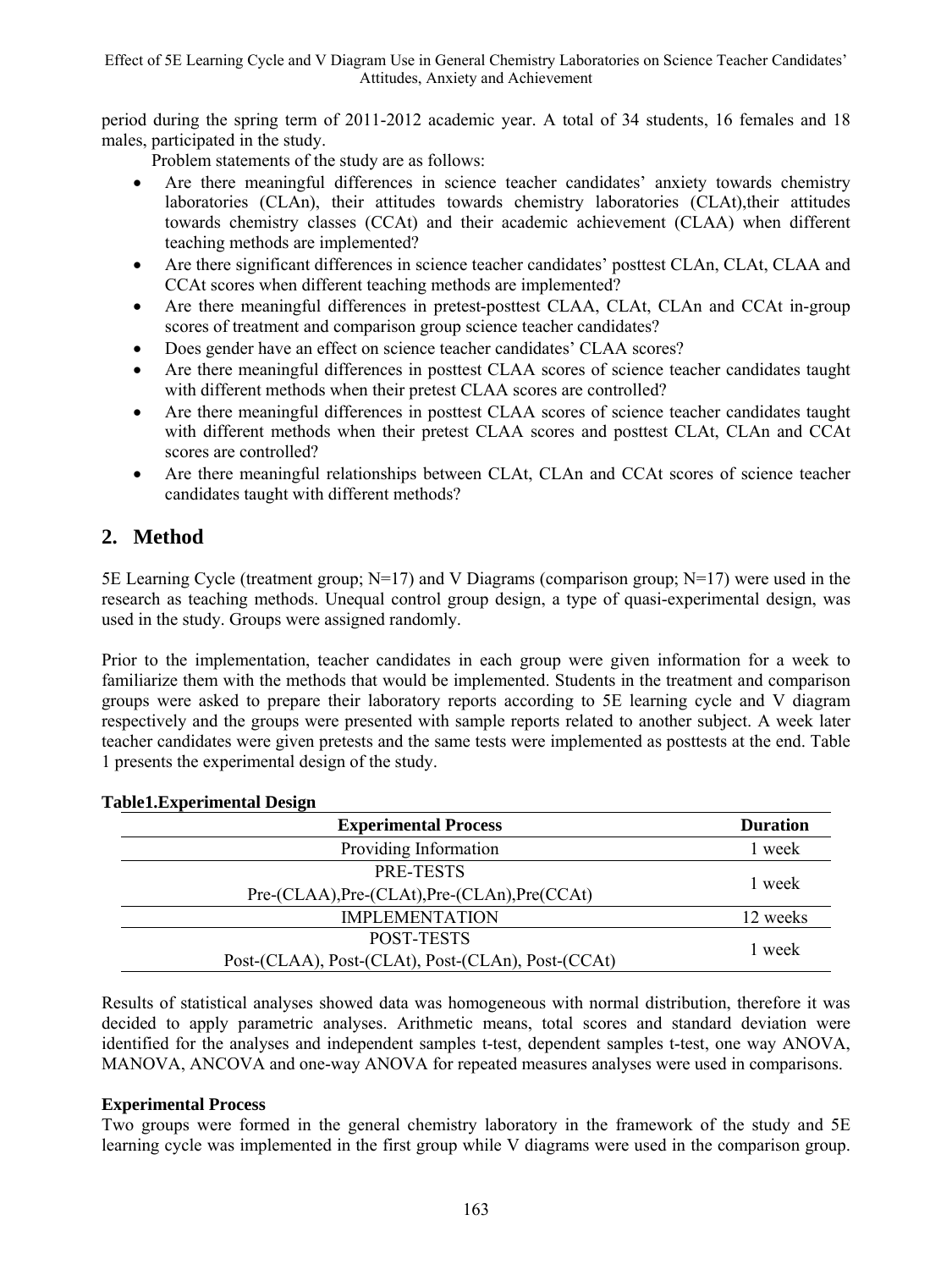Subjects provided below were utilized during the experimental work undertaken in the laboratory: States of matter and its granular structure, Physical and chemical transformation, Normal distillation and water steam distillation, Purification techniques, Chemical reactions, Acid-base reactions, Water purification, Solubility and factors that affect solubility, Effect of concentration and temperature on reaction velocity, Electrolysis, Soap synthesis.

Classes were taught with the same content and by the same instructor in both groups. Activities were implemented by the students under the guidance of the instructor who provided directions. Sample lessons are provided in the Appendix.

# **Data Collection Tools**

# *Attitude and Anxiety Scales*

The scale developed by Yeşilyurt (2003) to identify student attitudes towards physics laboratories was adapted in the current study to determine students' CLAt scores and implemented to teacher candidates. The scale is a five point Likert type scale with a total of 33 statements: 17 negative and 16 positive. Higher scores point to positive attitudes towards chemistry laboratories. Cronbach Alpha reliability coefficient was found to be 0,89 during the development phase of the scale and it was calculated to be 0,85 during the implementation.

Students' CLAn scores were identified with the help of "Chemistry Laboratory Anxiety Scale" developed by Bowen (1999) and translated to Turkish by Azizoğlu and Uzuntiryaki (2006). CLAn scale is five point Likert type scale with a total of 20 statements [15 statements that support anxiety (positive) and 5 statements that do not support it (negative)] and four sub dimensions. Obtaining higher scores in the scale shows absence of anxiety towards chemistry laboratory. Based on dimensions, Cronbach Alpha reliability coefficients of the translated scale were found to be 0,88 in "using laboratory tools and implementing experimental procedures" dimension (items 2, 7, 12, 17); 0,87 in "working with other students" dimension (items  $4, 9, 14, 19$ );  $0,86$  in "collecting data" dimension (items  $3, 8, 13, 18$ ) and  $0,87$  in "using the laboratory time" dimension (items , 10, 15, 20) (Azizoğlu & Uzuntiryaki, 2006). Cronbach Alpha coefficients of the current study were found to be 0,81; 0,78; 0,71 and 0,73 respectively for the dimensions.

Teacher candidates' attitudes towards chemistry lessons (CCAt) were examined with the help of "Attitude and Perception towards Chemistry Classes Scale" developed by Kavak (2004). The scale is a five point Likert scale and has 18 statements (9 positive and 9 negative) to identify students' attitudes and perceptions towards chemistry. Higher scores in the scale point to positive attitudes. Cronbach alpha reliability coefficient of the scale was found to be 0,84.

In the attitude and anxiety scale, positive statements were scored as 5, 4, 3, 2, 1 and negative statements were scored as 1, 2, 3, 4 and 5. Corresponding scores for each statement were added to separately identify total attitude and anxiety scores of students.

## *Achievement Test*

Achievement test developed by the author is composed of a total of 30 questions including multiple choice, fill-in-the blanks and true-false type questions about the subjects taught during the experimental process. Views of five instructors were sought for validity analysis of the achievement test and it was finalized based on these views. For reliability analysis, the test was implemented on 120 students who had taken the class previously. Item and test analyses were done following the trial implementation undertaken to identify test items. Item difficulty and item discrimination indexes were calculated for each item. 3 items whose item discrimination indexes were below 0,30 were removed from the test. For item discrimination, it was also checked to determine whether there were meaningful differences between lower and upper 30% segments by using dependent groups t-test and  $p > 0.05$  was obtained. As a result of the analyses on 33 items, item difficulty and item discrimination indexes, item standard deviation and t-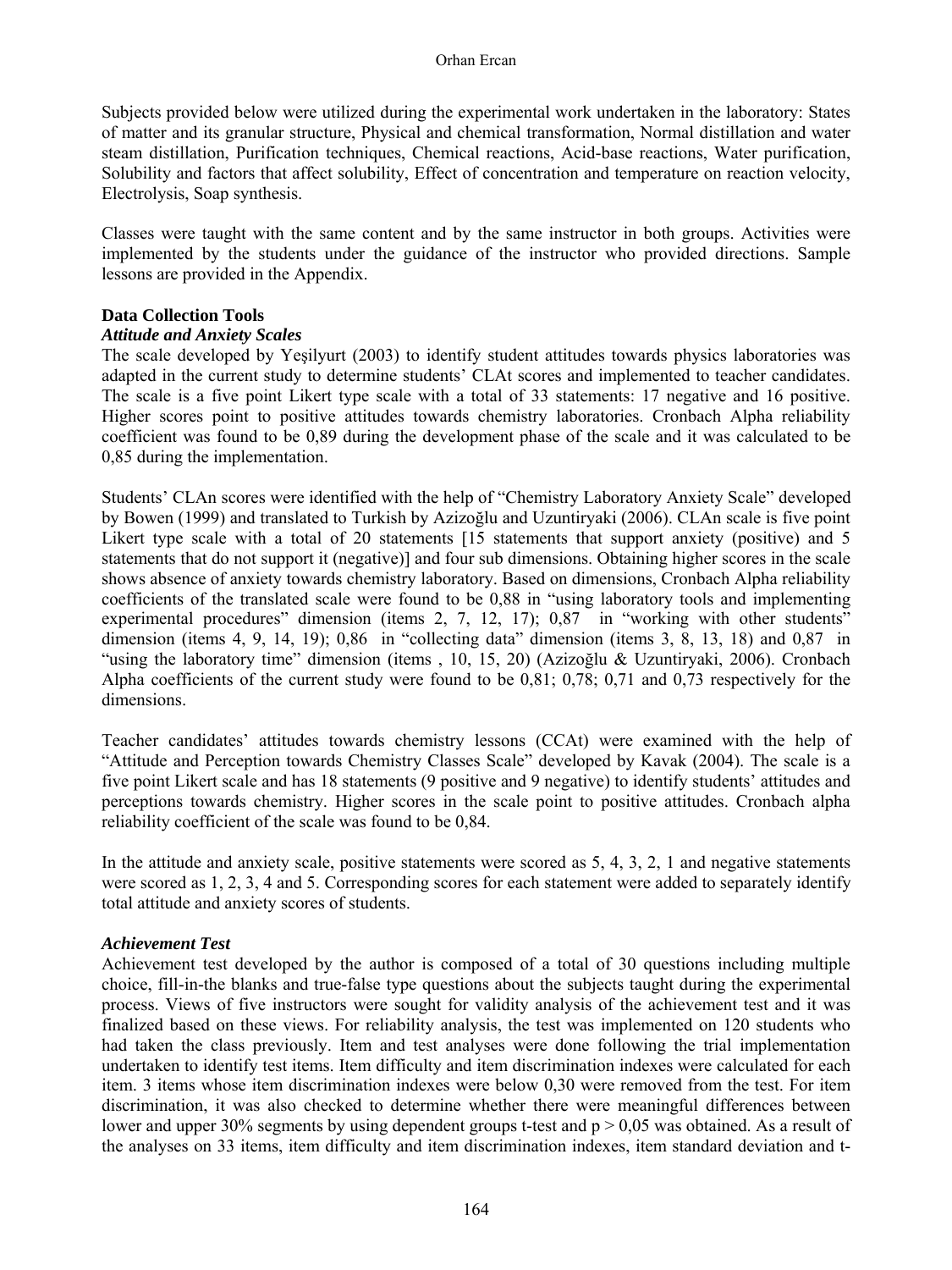test values were found for the items appropriate for the achievement test. Kuder Richardson reliability coefficient (KR-20) of the test was found as 0,90 and consequently, the test was accepted as reliable.

# **3. Findings**

This section includes data about the effects of teaching method on science teacher candidates' academic achievement and attitudes towards chemistry laboratory. Table 2 presents the findings regarding pretest CLAA results of science teacher candidates.

| <b>Table2. Pre-test CLAA Scores for Groups</b> |              |             |     |  |  |  |
|------------------------------------------------|--------------|-------------|-----|--|--|--|
|                                                |              | М           | -SD |  |  |  |
|                                                | 5Е           | 38,35 9.63  |     |  |  |  |
| Pre-<br><b>CLAA</b>                            | v<br>Diagram | 37,41 11,53 |     |  |  |  |

No meaningful differences were detected in teacher candidates' pretest CLAA scores [t(32) = 0,258; p =  $0,798 > 0,05$ . This finding suggests that no differences existed between groups in terms of academic achievement scores and the groups were equal to one another in that regard. Table 3 displays the findings regarding teacher candidates' pretest CLAt, CLAn and CCAt results

| Fable 3. Pre-test CLAt, CLAnandCCAt Scores for Groups                                         |       |             |                               |                |     |             |      |  |
|-----------------------------------------------------------------------------------------------|-------|-------------|-------------------------------|----------------|-----|-------------|------|--|
| <b>Dimension</b>                                                                              | Group | <b>CLAt</b> |                               | <b>CLAn</b>    |     | <b>CCAt</b> |      |  |
|                                                                                               |       | М           | SD.                           | M <sub>1</sub> | -SD | M           | - SD |  |
| $\overline{\text{Pre-test Total}}$ $\frac{\overline{\text{SE}}}{\overline{\text{V Diagram}}}$ |       |             | 3,94 0,51 3,65 0,77 4,06 0,37 |                |     |             |      |  |
|                                                                                               |       |             | 4,05 0,47 3,09 0,66 4,00 0,49 |                |     |             |      |  |

# **Table 3. Pre-test CLAt, CLAnandCCAt Scores for Groups**

Comparison of teacher candidates' pretest CLAt scores shows no significant differences between groups  $[t(32) = 0.617$ ;  $p = 0.541 > 0.05$ . However significant differences were detected according to pretest CLAn scores of the groups  $[t(32) = 2,268; p = 0,030 < 0,05]$ . Arithmetic means for chemistry laboratory anxiety scores for the treatment and comparison groups were found to be  $M = 3{,}65$  and  $M = 3{,}09$ respectively. Results suggest that students in the comparison group had higher anxiety levels based on their pretest scores. No significant differences were found between CCAt scores based on the pretest scores of the groups  $[t(32)=0,415; p = 0,681 > 0,05]$ . Table 4 presents the findings for posttest CLAA results of the teacher candidates.

| Table 4. Posttest CLAA scores for Groups |                  |           |       |       |  |
|------------------------------------------|------------------|-----------|-------|-------|--|
|                                          | <b>Dimension</b> | Group     | м     | SD.   |  |
|                                          | Post-testTotal   | 5Е        | 63,88 | 7.99  |  |
|                                          |                  | V Diagram | 53.35 | 12.28 |  |

As Table 4 shows, posttest CLAA mean scores for the treatment group and comparison group were  $M =$ 63,88 and M=53,35 respectively. When the value of p was examined to decide whether this result was statistically significant, level of significance for p value was found to be smaller than 0,05 and the difference identified as significant  $\lceil t(32)=2,963; p = 0,006 \le 0,05 \rceil$ . Accordingly, laboratory practices based on 5E learning cycle provided more successful outcomes compared to laboratory practices based on V diagrams. Table 5 displays the findings for posttest CLAt, CLAn and CCAt results of teacher candidates.  **Table 5. Post-test CLAt, CLAn ve CCAt Scores for Groups** 

| Table 5. Post-test CLAt, CLAn ve CCAt Scores for Groups |       |  |           |  |  |                               |             |  |  |
|---------------------------------------------------------|-------|--|-----------|--|--|-------------------------------|-------------|--|--|
| <b>Dimension</b>                                        | Group |  | CLAt CLAn |  |  |                               | <b>CCAt</b> |  |  |
|                                                         |       |  | M SD M SD |  |  | M SD                          |             |  |  |
|                                                         |       |  |           |  |  | 4,03 0,55 3,21 0,81 4,10 0,48 |             |  |  |
| Post-test Total $\frac{5E}{V}$ Diagram                  |       |  |           |  |  | 4,07 0,49 2,83 0,69 4,26 0,34 |             |  |  |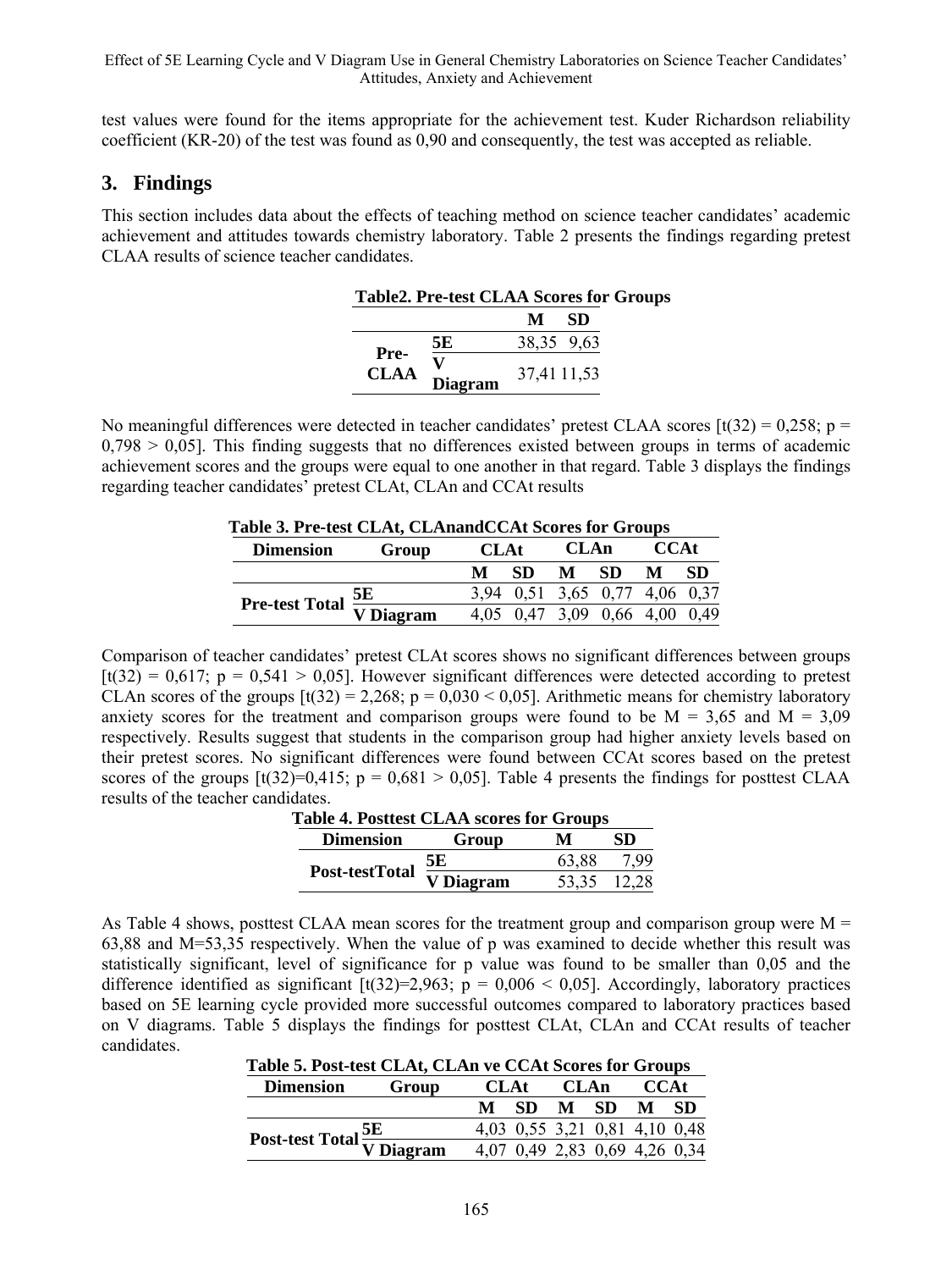#### Orhan Ercan

Comparison of posttest CLAt scores of teacher candidates shows no significant differences between groups  $[t(32)=0.221; p = 0.827 > 0.05]$ . Although there were significant differences between groups in pretest CLAn results at the beginning of the study, it was observed that this difference disappeared at the end of the study and no significant differences remained between groups based on posttest CLAn scores  $[t(32)=1,466; p = 0,152 > 0,05]$ . Also, no significant differences were found in the CCAt scores of the groups based on posttest values  $[t(32)=1,085; p = 0,286 > 0,05]$ . This finding suggests that the implemented method eliminates student anxiety towards chemistry laboratories however it does not affect their attitudes towards chemistry classes and chemistry laboratories. This finding was validated with MANOVA analysis as well.

| <b>Table 6. MANOVA</b> |                     |       |           |          |       |       |
|------------------------|---------------------|-------|-----------|----------|-------|-------|
| <b>Dimension</b>       | Group               | M     | <b>SD</b> | df       | F     | n     |
|                        | 5Е                  | 63,88 | 7,99      | $1 - 32$ | 8,777 | 0,006 |
| Post-<br><b>CLAA</b>   | V<br><b>Diagram</b> | 53,35 | 12,28     |          |       |       |
| Post-CLAn              | 5E                  | 3,21  | 0,81      | $1 - 32$ | 2,150 | 0,152 |
|                        | V<br><b>Diagram</b> | 2,83  | 0.69      |          |       |       |
|                        | 5E                  | 4,10  | 0.47      | $1 - 32$ | 1,178 | 0,286 |
| Post-CCAt              | V<br><b>Diagram</b> | 4,26  | 0,34      |          |       |       |
| Post-CLAt              | 5Е                  | 4.03  | 0.55      | $1 - 32$ | 0.049 | 0,827 |
|                        | V<br><b>Diagram</b> | 4,07  | 0,49      |          |       |       |

The results of MANOVA conducted on post-CLAA, CLAn, CCAt and CLAt scores present significant differences between treatment and comparison group teacher candidates based on scales that were implemented [Wilks' Lambda ( $\Lambda$ ) = 0,696, F(4,29) = 3,171, p < 0,05]. This shows meaningful differences in post-CLAA, CLAn, CCAt and CLAt for students in the research group. Examination of Table 6 to find out which score types generated the differences shows significant differences between the post CLAA scores of teacher candidates in favor of treatment group  $[F(1-32) = 8,777; p = 0,006 < 0,01]$ .

Current study also examined the differences between pretest and posttest scores of science teacher candidates in treatment and comparison groups based on CLAA scores. Table 7 presents the obtained data.

| $\ldots$ $\ldots$ $\ldots$ |          | <b>NUUVUUV QEHAA UUULU</b> U |           |
|----------------------------|----------|------------------------------|-----------|
| Group                      |          | М                            | <b>SD</b> |
| 5Е                         | pretest  | 38,35                        | 9,63      |
|                            | posttest | 63,88                        | 99        |
|                            | pretest  | 37.4                         | 11,53     |
| V Diagram                  | posttest | 53,35                        | 28        |

**Table 7. In-group pretest-posttest CLAA scores** 

As Table 7 shows, statistically significant differences were found in the pretest and posttest scores of teacher candidates in both groups [Treatment group t( $16$ )=15,291; p = 0,000 < 0,01; Comparison group  $t(16)=8,310$ ;  $p = 0,000 < 0,01$ ]. The finding suggests that the implemented teaching method had positive effects on teacher candidates in both groups.

Current study also investigated whether there were significant differences between pretest and posttest scores of teacher candidates in treatment and comparison groups based on CLAt, CLAn and CCAt scores. Results are provided in Table 8.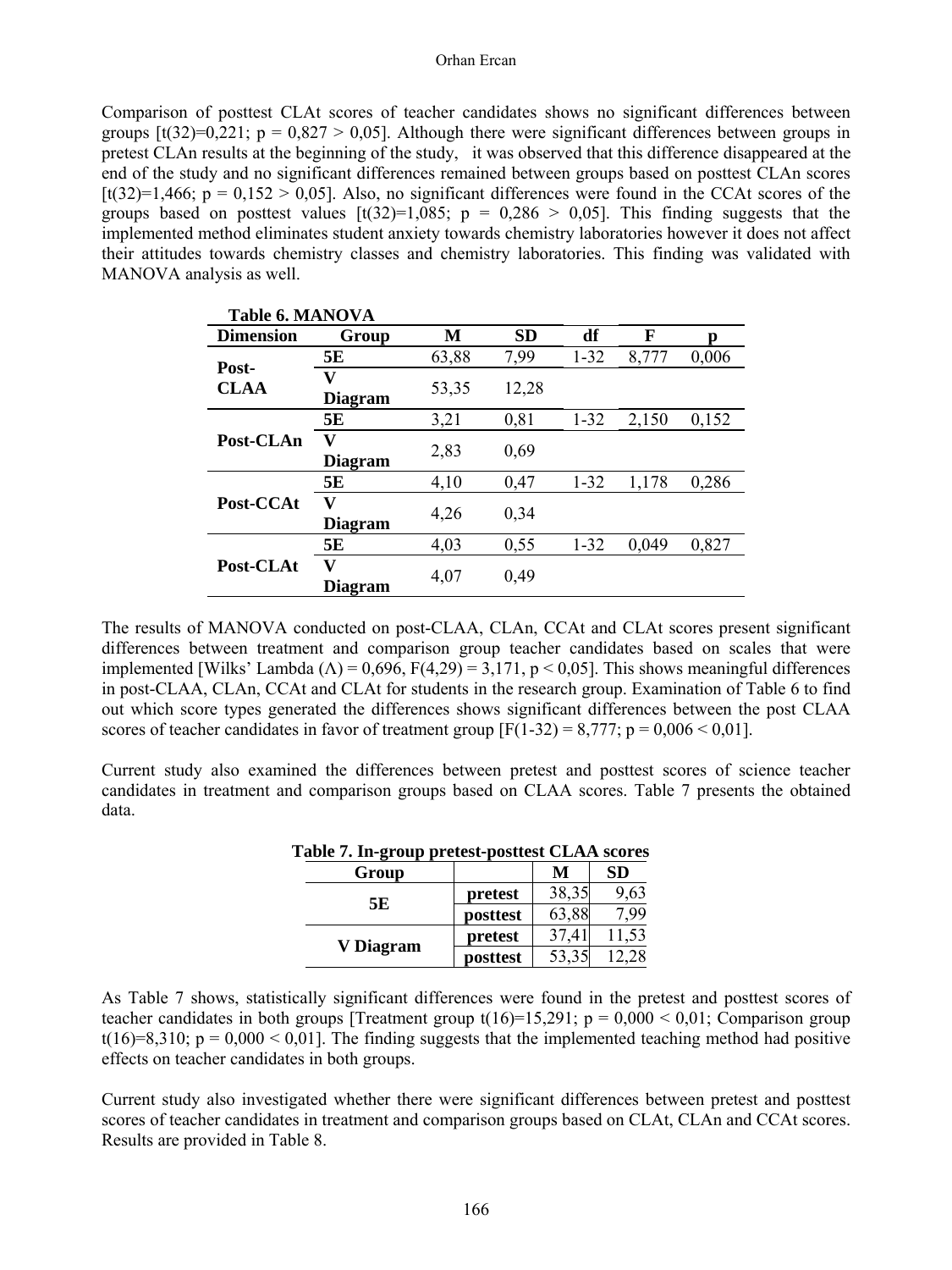| <b>Dimensio Group</b><br>n |                                       | <b>CLAt</b>                   |  | CLAn CCAt      |  |
|----------------------------|---------------------------------------|-------------------------------|--|----------------|--|
|                            |                                       |                               |  | M SD M SD M SD |  |
|                            | pretest 3,94 0,51 3,65 0,77 4,06 0,37 |                               |  |                |  |
| 5E                         | posttes 4,03 0,55 3,21 0,81 4,10 0,48 |                               |  |                |  |
| V                          | pretest 4,04 0,47 3,09 0,66 4,00 0,49 |                               |  |                |  |
| <b>Diagram</b>             | posttes                               | 4,07 0,49 2,83 0,69 4,26 0,34 |  |                |  |

# **Table 8. In-group pretest posttest CLAt, CLAn andCCAt scores**

Findings show no significant differences between teacher candidates' pretest posttest CLAt [Treatment group  $t(16)=0.460$ ;  $p = 0.651 > 0.05$ ; Comparison group  $t(16)=0.149$ ;  $p = 0.884 > 0.05$ ], CLAn [Treatment group t(16)=1,351; p = 0,196 > 0,05; Comparison group t(16)=1,065; p = 0,303 > 0,05] and CCAt [Treatment group t(16)=0,276;  $p = 0.786 > 0.05$ ; Comparison group t(16)=1,746;  $p = 0.100 > 0.05$ ] scores.

Current study also investigated possible relationships between teacher candidates' posttest CLAA scores and their gender. Findings are presented in Table 9.

#### **Table 9. Posttest CLAA scores based on gender**

|               | М     | SD.   |
|---------------|-------|-------|
| <b>Female</b> | 54,06 | 13,16 |
| Male          | 62,67 | 8.23  |

Statistically significant differences were identified between the posttest CLAA scores of male science teacher candidates (M=62,67) and female science teacher candidates (M=54,06) [t(32)=2,313; p = 0,027  $< 0.05$ ]. Table 9 shows that this difference was in favor of male students. This finding suggests that male teacher candidates are more successful in the chemistry laboratory.

Through ANCOVA analysis, the current study investigated the relationship between the academic achievement of teacher candidates and the implemented method when teacher candidates' pretest CLAA and posttest CLAn scores were controlled. Table 10 presents the obtained data.

| TableTu. Results of Afve O'VA Aliarysis When I Fetest CLAA "and CLAII" Scores are Controlled " |          |        |       |                         |          |       |       |  |
|------------------------------------------------------------------------------------------------|----------|--------|-------|-------------------------|----------|-------|-------|--|
| <b>DATA SOURCE</b>                                                                             | MS       |        |       | <b>DATA SOURCE</b>      | MS       |       |       |  |
| Model                                                                                          | 2878,147 | 29.743 | 0.000 | Model                   | 1098.950 | 5,195 | 0,011 |  |
| $* *$<br><b>CLAA</b> (Pretest) <sup>*</sup>                                                    | 1935,764 | 40,009 | 0.000 | Post CLAn <sup>**</sup> | 156,567  | 1.480 | 0,233 |  |
| Group                                                                                          | 821,373  | 16.976 | 0.000 | Group                   | 706.338  | 6.678 | 0,015 |  |
| <b>Error</b>                                                                                   | 1499,883 |        |       | Error                   | 3279,080 |       |       |  |
| <b>Corrected Total</b>                                                                         | 4378,029 |        |       | Corrected Total         | 4378,029 |       |       |  |
| $R^2 = 0.657$                                                                                  |          |        |       | $R^2 = 0.251$           |          |       |       |  |

**Table10. Results of ANCOVA Analysis When Pretest CLAA\* and CLAn\* Scores are Controlled\*** 

Controlled variables

According to Table 10, the model implemented in ANCOVA analysis is meaningful (p for the model=0,000) and it explains 66% of the conceptual achievement in the chemistry laboratory ( $R2 =$ 0,657). It is observed that the difference between the posttest CLAA scores is significant when the pretest CLAA scores are controlled ( $F = 16,976$ ;  $p < 0.01$ ). Based on ANCOVA results, it can be suggested that posttest academic achievement of the treatment group students is higher than that of comparisons group students. Based on the values obtained after having controlled posttest CLAn scores of teacher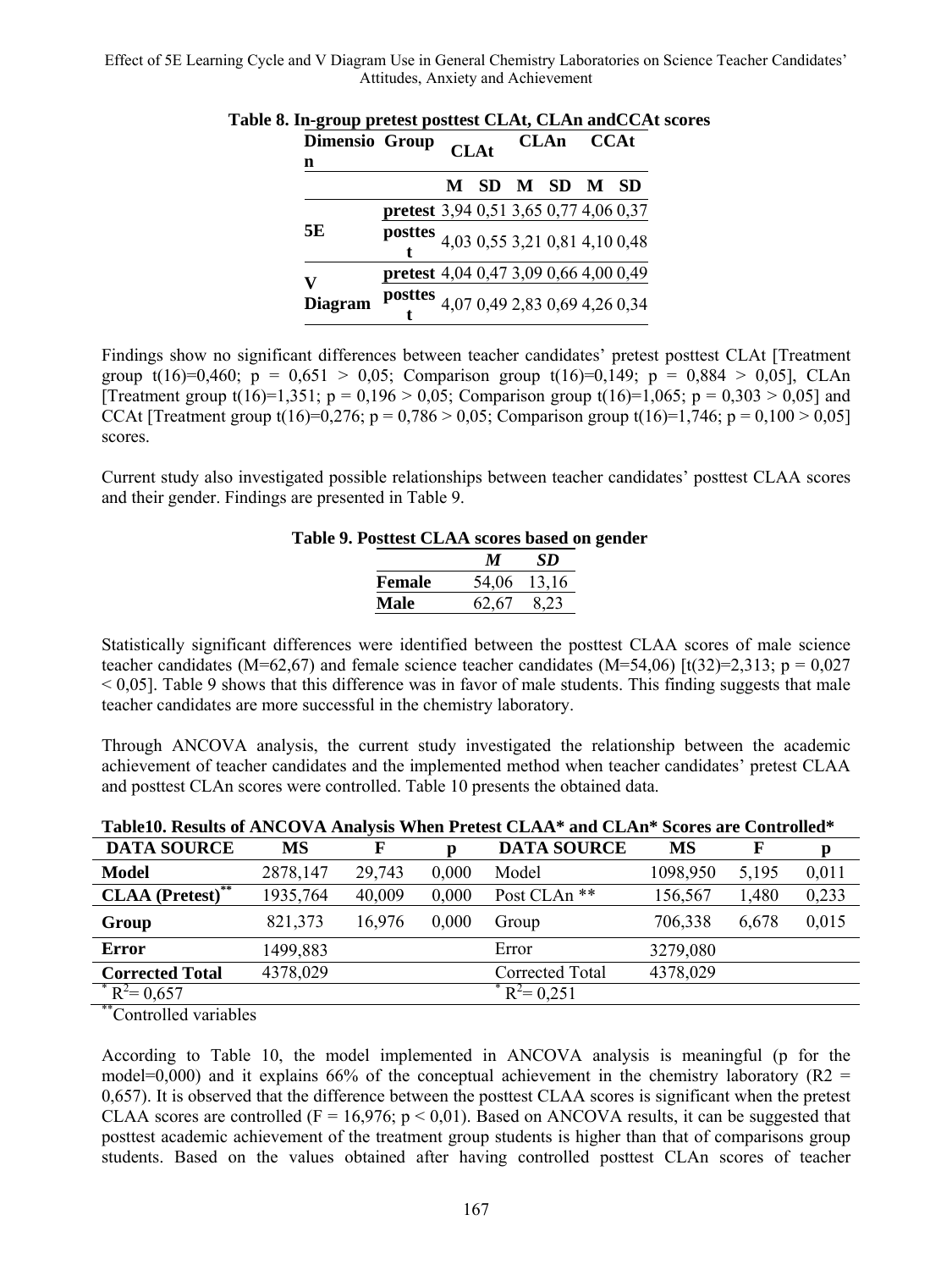candidates, significant differences are observed between the posttest CLAA results of the groups  $[F=6,678; p = 0.015 \le 0.05]$  and the implemented teaching method affects achievement.

Current study investigated the relationship between the implemented method and academic achievement when teacher candidates' posttest CLAt and CCAt scores are controlled with the help of ANCOVA analysis. Findings are presented in table 11.

|               | <b>DATA SOURCE</b>                 | MS       | df | F      | Ŋ     |
|---------------|------------------------------------|----------|----|--------|-------|
|               | <b>Model</b>                       | 1391,860 | 3  | 4,661  | 0,009 |
|               | <b>Chemistry</b><br>Post<br>Att.** | 274,042  |    | 2.753  | 0,107 |
|               | Post lab**                         | 351,520  |    | 3,531  | 0,070 |
|               | Group                              | 1071,825 |    | 10,768 | 0,003 |
|               | <b>Error</b>                       | 2986,170 | 30 |        |       |
|               | <b>Corrected Total</b>             | 4378,029 | 33 |        |       |
| $R^2 = 0,657$ | Controlled variables               |          |    |        |       |

# **Table11. Results of ANVOVA Analysis When PostCLAt andCCAt Scores are Controlled\***

Significant differences are observed between the academic achievement of the groups when teacher candidates' posttest CLAt and CCAt scores are controlled  $[F = 10,768; p = 0,003 \le 0,01]$ . Table 11 shows that the implemented model is meaningful  $[F = 4,661; p = 0,009 < 0,01]$  and it explains 66% of the academic achievement in the chemistry laboratory. Current study also focused on the difference between the posttest CLAA scores of the groups when teacher candidates' pretest CLAA and posttest CLAt, CCAt and CLAn scores are controlled. Findings are presented in Table 12.

**Table12. Results of ANCOVA analysis when post CLAt, CCAt, CLAn and pretestCLAA scores are controlled\***

| <b>DATA SOURCE</b>                          | MS       | df | F      |       |
|---------------------------------------------|----------|----|--------|-------|
| Model                                       | 3226,601 |    | 15,693 | 0,000 |
| Post Chemistry Att.**                       | 161,001  |    | 3,915  | 0,058 |
| Post lab**                                  | 269,996  |    | 6,566  | 0,016 |
| Postanxiety**                               | 22.222   |    | 0,540  | 0,468 |
| Pretest**                                   | 1677,218 |    | 40,786 | 0,000 |
| Group                                       | 905,226  |    | 22,013 | 0,000 |
| <b>Error</b>                                | 1151,429 | 28 |        |       |
| <b>Corrected Total</b>                      | 4378,029 | 33 |        |       |
| $R^2 = 0,737$<br>**<br>Controlled variables |          |    |        |       |

Relationship between the teaching method and academic achievement was investigated when teacher candidates' posttest CLAt, CCAt and CLAn scores and pretest CLAA scores were controlled. According to table 12, the model used in ANCOVA is meaningful  $[F = 15,693; p = 0,000 < 0.01]$  and it explains 74% of the conceptual achievement in the chemistry laboratory ( $R2 = 0.737$ ). The difference between the posttest CLAA scores of groups was found to be significant when their pretest CLAA scores and posttest CCAt, CLAt and CLAn scores were controlled  $[F = 22.013; p = 0.000 \le 0.01]$ . This finding suggests that academic achievement of the students in the treatment group was higher than that of comparison group when pretest CLAA scores and posttest CCAt, CLAt and CLAn scores were controlled.

Current study investigated whether there were significant differences between teacher candidates' posttest CLAt, CLAn and CCAt scores by using one way ANOVA for repeated measures. Table 13 presents the findings.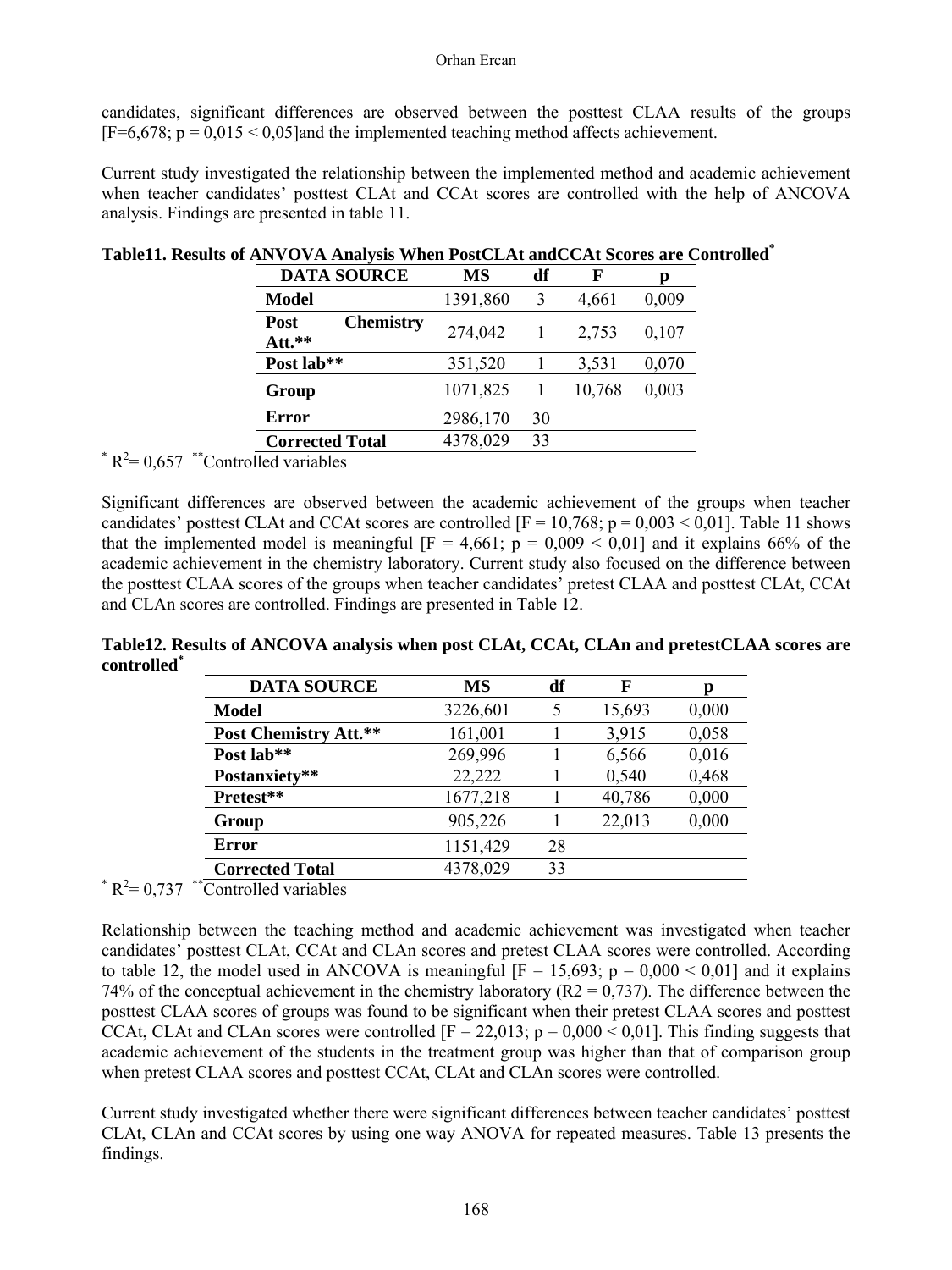| <b>Source</b>           | of | <b>Sum</b>     | оf | df  |        | D     | <b>Difference</b> |
|-------------------------|----|----------------|----|-----|--------|-------|-------------------|
| <b>Variance</b>         |    | <b>Squares</b> |    |     |        |       |                   |
| <b>Between Subjects</b> |    | 15.173         |    | 33  |        |       | post CLAn         |
| <b>Measurement</b>      |    | 27.767         |    |     | 49.547 | 0.000 | LE-CLAt.          |
| <b>Error</b>            |    | 18,494         |    | 66  |        |       | post CLAn         |
| <b>Total</b>            |    | 61.434         |    | 101 |        |       | $-CCAt$           |

Significant differences were detected between students' posttest CLAt, CCAt and CLAn scores  $[F(2,66)=49,547 \text{ p} = 0,000 < 0,01]$ . Their posttest CLAn, CCAt and CLAt scores were M = 3,0162, M = 4,1814 and M = 4,0535 respectively. On the other hand, difference between the posttest CLAn scores and posttest CCAt and posttest CLAt scores was found to be significant whereas no meaningful differences were detected between the posttest CLAt and posttest CCAt scores. This finding may suggest that students' positive attitudes towards chemistry laboratory and chemistry classes meaningfully increase while their anxiety decreases.

# **4. Results and Discussion**

Current study investigated the effect of different teaching methods implemented in the chemistry laboratory on students' academic achievement, attitudes towards chemistry classes, laboratory anxiety and attitudes towards chemistry laboratory. In the treatment, two groups were selected and one group was taught with laboratory activities designed on 5E learning cycle whereas the other group was taught with laboratory activities based on V diagram.

After the implementation, it was found that academic achievement of the group who were taught with laboratory activities based on 5E learning cycle was significantly higher than the group who were taught with laboratory activities based on V diagram. It was identified that the implemented method explained 74% of the academic achievement when the students' attitudes towards chemistry laboratory, attitudes towards chemistry classes and their chemistry laboratory anxiety scores were controlled. This finding may suggest that 74% of student achievement in the chemistry laboratory was originated from the implemented method since their CLAt, CCAt and CLAn scores were controlled. Various studies note that 5E learning cycle contributes to student achievement and comprehension in science and chemistry (Akbulut, Sahin & Çepni, 2012; Aydin, Yilmaz, 2010; Hanuscin & Lee, 2008; Wilder & Shuttleworth, 2005). Ceylan and Geban (2009) reported the effectiveness of5E learning cycle in teaching "state of matter" and "solubility" concepts. Artun and Coştu (2013) designed activities based on 5E learning cycle to teach osmosis and diffusion concepts and identified that the method significantly increased students' conceptual achievement. Higher conceptual achievement scores of groups in which 5E learning cycle is implemented may be related to the fact that the method provides opportunities for students to associate their prior knowledge with the subjects that are taught and it allows them to engage in plenty of experiments. As a matter of fact, getting rid of misconceptions identified during Engagement phase by undertaking many trials and experiments during Exploration phase is regarded as a strong element of 5E learning cycle (Snajdr, 2011). Also, students play active roles in associating new information with prior knowledge and constructing mental images in 5E learning cycle.

It was observed that chemistry laboratory anxiety identified in the group taught with V diagram before the implementation disappeared, hence, it was found that V diagram removes students' chemistry laboratory anxiety. Since students need to work collaboratively during the phases of the V diagram, a highly interactive environment is developed. Such an environment can be said to contribute to socialization of students. As a matter of fact, Karışan and Yılmaz-Tuzun (2013) emphasize that socialization may be instrumental in removing laboratory anxiety in students. Kurbanoğlu and Akın (2010) identified that self-competence is an effective predictor of laboratory anxiety. No efforts were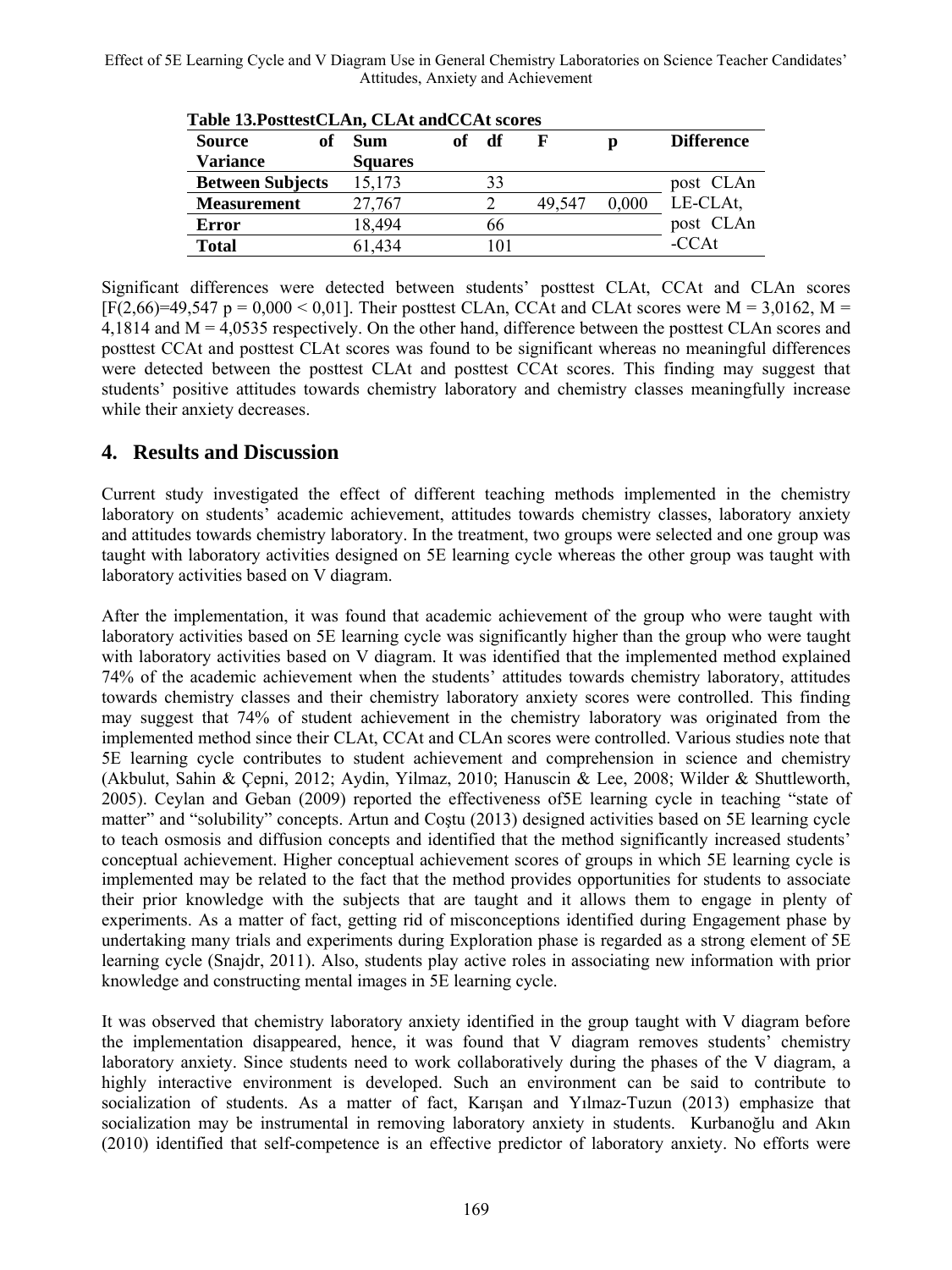made in the current study to identify the relationship between students' laboratory anxiety and their selfcompetence beliefs. However, it is observed that individual and group work help remove students' laboratory anxiety. Jegede (2007) also stated that laboratory anxiety of students disappeared when they were taught in well-equipped laboratories with qualified chemistry teachers.

Current study identified that attitudes towards chemistry and academic achievement increased when laboratory anxiety decreased. The most important affective components that affect students' laboratory achievement are attitude and anxiety (Kurbanoğlu, 2014). Findings regarding the inverse relationship between laboratory anxiety and attitudes towards chemistry are also observed in Kurbanoğlu and Akın's (2010) study. Koballa and Crawley (1985) defined attitudes towards science as an individual's like or dislike of science or the negative or positive feelings towards science. Therefore, the decreases in laboratory anxiety along with the increases in attitudes towards chemistry laboratory are expected outcomes. Keeves and Morgenstern (1992) also expressed that students' interest towards the class would decrease when they experienced feelings of anxiety towards chemistry. On the other hand, Deboer (1987) suggested that students' academic achievement were directly related to positive feelings towards the subjects taught in classes. It was found in the study that implemented teaching methods did not affect students' CLAt and CCAt scores. It is known that attitudes are affective characteristics that are hard to change in a short time frame (Tavşancıl, 2005). It can be argued that duration of the implementation was not sufficient to develop related attitudes.

An important finding of the study is the change in academic achievement according to gender. It was identified that male students were more successful in the chemistry laboratory. Greenfield (1996) reported that male students were more successful in physical science activities compared to female students.

Current study presented that 5E learning cycle method is more effective than V diagram in the chemistry laboratory. The importance of laboratory work cannot be denied since it allows students to practice the theoretical information they receive in classes. Therefore, it is crucial to implement methods that will remove laboratory anxieties in the chemistry laboratory. According to the findings of the current study, it is suggested that effects of 5E learning cycle method in chemistry laboratory should be investigated by comparing it with other methods based on constructive learning approaches and to the correlation between perception of self-confidence and anxiety towards chemistry laboratory should be examined.

# **References**

- Akbulut H I, Sahin C & Cepni S 2012. Effect of using different teaching methods and techniques embedded within the5e instructional model on removing students alternative conceptions: Fluid pressure. *Energy Education Science and Technology Part B-Social and Educational Studies*. 4(4):2403-2414.
- Artun H & Coştu B 2013. Effect of the 5E Model on prospective teachers' conceptual understanding of diffusion and osmosis: A mixed method approach. *Journal of Science Education and Technology*.  $22(1):1-10.$
- Aydın S 2011. Effect of cooperative learning and traditional methods on students' achievements and identifications of laboratory equipments in science-technology laboratory course. *Educational Research and Reviews*. 6(9):636-644.
- Aydin N & Yilmaz A 2010. The effect of constructivist approach in chemistry education on students higher order cognitive skills. *Hacettepe Unıversity Journal of Education*. 39:57-68.
- Aydoğdu M & Kesercioğlu T 2005. *İlköğretimde fen ve teknoloji öğretimi*, Ankara: Anı Yayıncılık, 56- 66.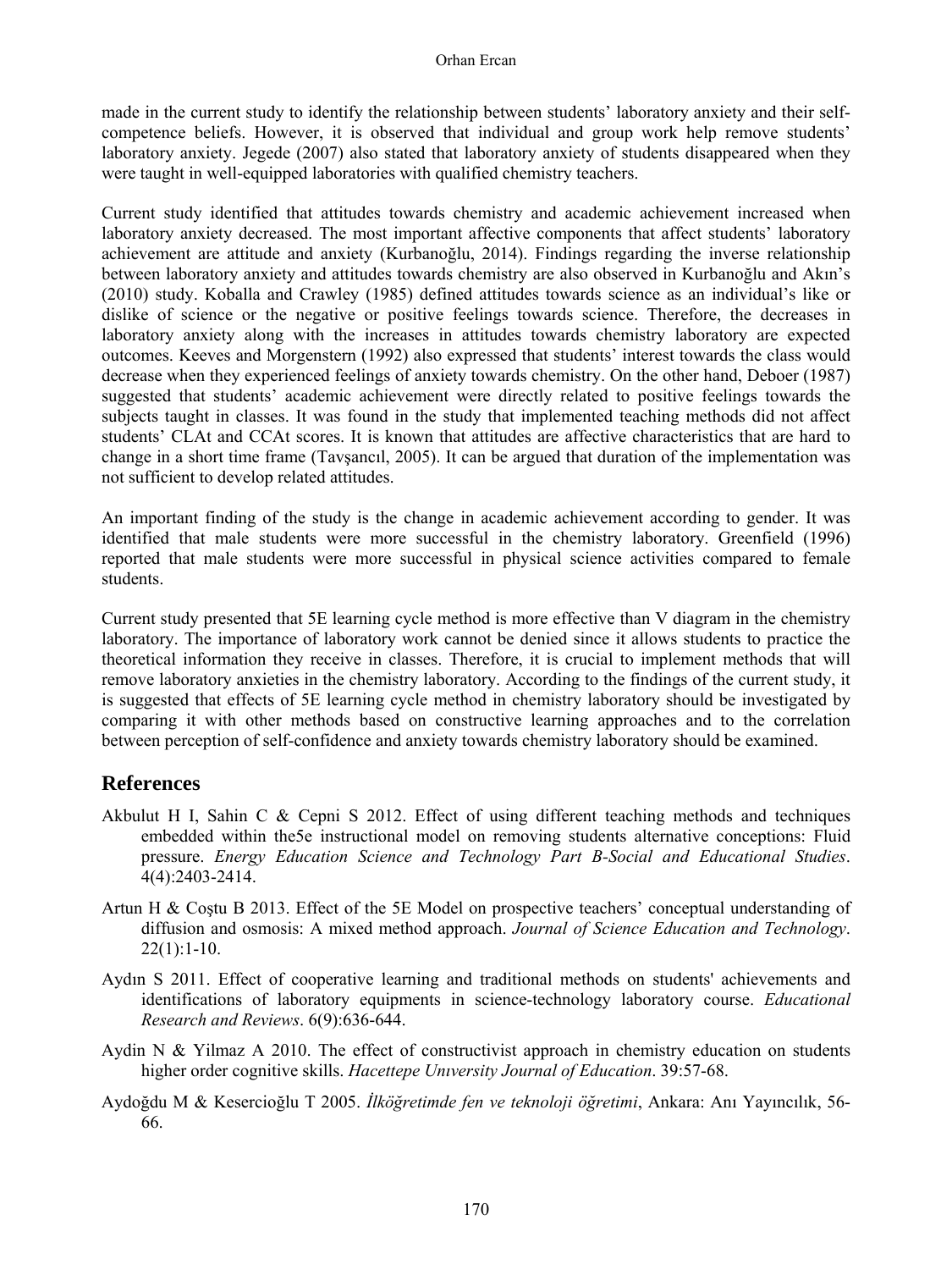- Azizoğlu N & Uzuntiryaki E 2006. Chemistry laboratory anxiety scale. *Hacettepe Unıversity Journal of Education*. 30:55-62.
- Bowen C W 1999. Development and score validation of a chemistry laboratory anxiety instrument (CLAI) for college chemistry students. *Educational and Psychological Measurement*. 59(1):171- 187.
- Bybee R W 1989. *Science and technology education for the elementary years: frameworks for curriculum and instruction*. Washington, D.C.: The National Center For Improving Instruction.
- Bybee J W & Landes N M 1988. The biological sciences curriculum study (BSCS). *Science and Children*. 25(8):36-37.
- Bybee R W, Taylor J A, Gardner A, Van Scotter P, Powell J C, Westbrook A & Landes N 2006. *The BSCS 5E instructional model: Origins, effectiveness, and applications*. Colorado Springs: BSCS.
- Ceylan E & Geban Ö 2009. Facilitating comceptual change in understanting state of matter and solubility concepts by using 5E learning cycle model. *Hacettepe University Journal of Education*. 36: 41-50.
- Cheung D 2009. Students' attitudes toward chemistry lessons: The interaction effect between grade level and gender. *Research in Science Education*. 39(1):75-91.
- Çepni S & Ayvacı H Ş 2006. Laboratuvar destekli fen öğretimi yaklaşımları, Salih Çepni (ed.) *Fen ve Teknoloji Öğretimi*. Ankara: PegemA Yayıncılık,
- Deboer G E 1987. Predicting continued participation in college Chemistry for men and women. *Journal of Research in Science Teaching*. 24(6):52-238.
- Ergin Ö, Şahin-Pekmez E & Öngel Erdal S 2005. *Kuramdan Uygulamaya Deney Yoluyla Fen Öğretimi*. İzmir: Dinozor Kitabevi.
- Ericsson K A & Williams A M 2007. Capturing naturally occurring superior performance in the laboratory: Translational research on expert performance. *Journal of Experimental Psychology: Applied*. 13(3):115-123.
- Greenfield T A 1996. Gender, ethnicity, science achievement, and attitudes. *Journal of Research in Science Teaching*. 33(8):901-933.
- Gürses A, Açıkyıldız M, Doğar Ç & Sözbilir M 2007. An investigation into the effectiveness of problembased learning in a physical chemistry laboratory course. *Research in Science & Technological Education*. 25(1): 99-113
- Hanuscin D L & Lee M H 2008.Using the learning cycle as a model for teaching the learning cycle to preservice elementary teachers. *Journal of Elementary Science Education*. 20(2):51-66.
- Hart C, Mulhall P, Berry A, Loughran J & Gunstone R 2000. What is the purpose of this experiment? Or can students learn something from doing experiments?. *Journal of Research in Science Teaching*. 37:655-675.
- Henige K 2011. Undergraduate student attitudes and perceptions toward low- and high-level inquiry exercise physiology teaching laboratory experiences. *Advances in Physiology Education*. 35(2):197- 205.
- Jegede S A 2007. Students' anxiety towards the learning of chemistry in some Nigerian secondary schools. *Educational Research and Review*. 2(7), 193-197.
- Karışan D & Yılmaz-Tuzun O 2013. An exploration of undergraduate engineering, education, art's and sciences students' chemistry laboratory anxiety levels. *International Journal on New Trends in Education and Their Implications*. 4(4):75-87.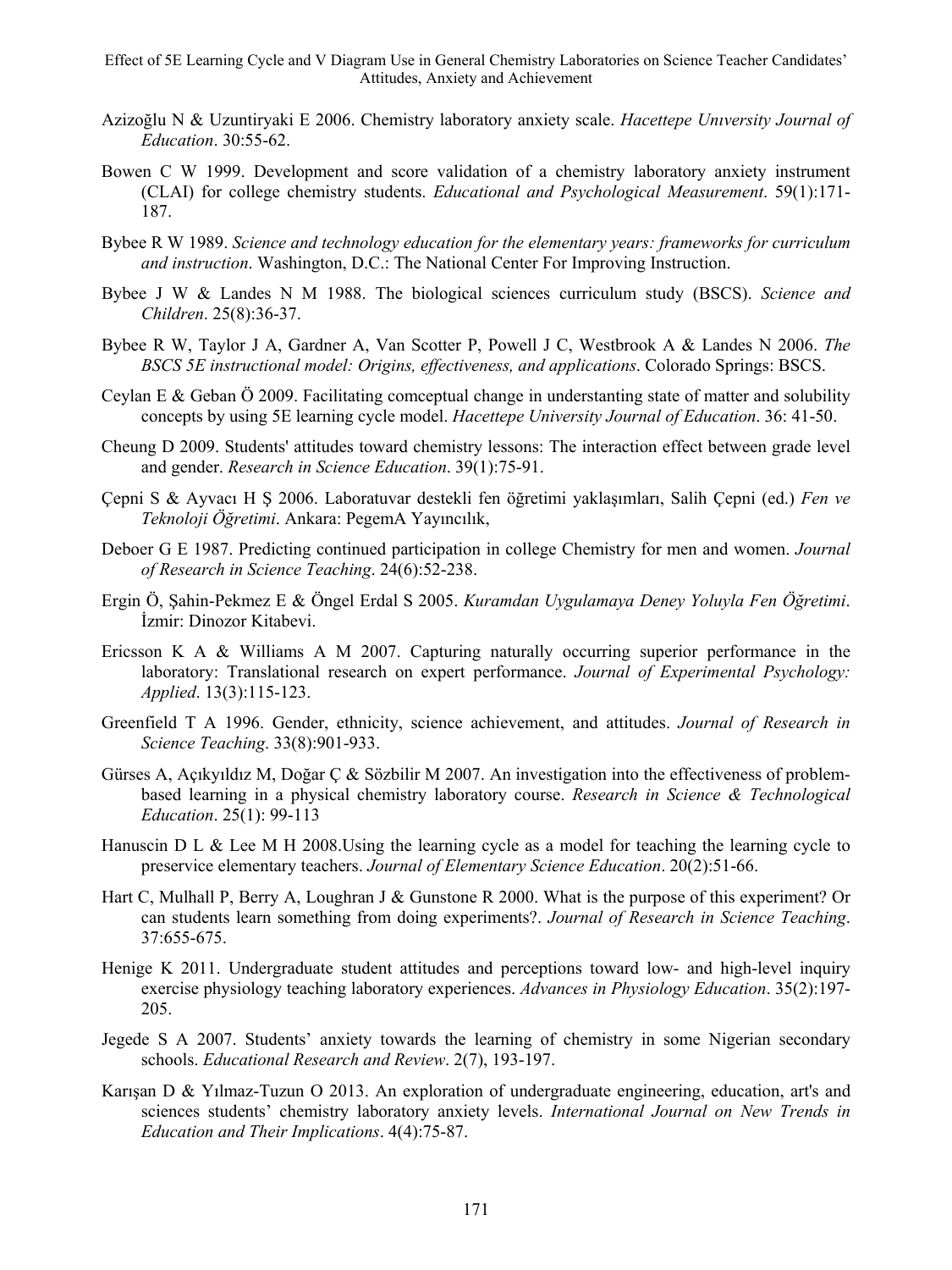- Kavak N 2004. The effect of cunstructivist role-play instruction method on conceptual achievment and perception, interest and attitude of grade 10 about dissolution of substances. Unpublished PhD dissertation. Ankara: Gazi University.
- Keeves J P & Morgenstern C 1992. Attitudes toward science: measures and effects. In J. P. Keeves (ed.). *The IEA Study of Science III: Changes in Science Education and Achievement: 1970-1984*. (pp. 122-140). New York: Pergamon.
- Koballa T R & Crawley F E 1985. The influence of attitude on science teaching and learning. *School Science and Mathematics*. 85(3):222-232.
- Kurbanoğlu N I 2014. Investigation of the relationships between high school students' chemistry laboratory anxiety and chemistry attitudes in terms of gender and types of school. *Education and Science*. 39(171):199-210.
- Kurbanoğlu N İ & Akin A 2010. The relationships between university students' chemistry laboratory anxiety, attitudes, and self-efficacy beliefs. *Australian Journal of Teacher Education*. 35(8):48-59.
- Mashita A, Norita M & Zurida I 2007. The effect of microscale chemistry experimentation on students' attitude and motivation towards chemistry practical work. *Journal of Science and Mathematics Education in Southeast Asia*. 30(2):44-72.
- McKee E, Williamson V M & Ruebush L E 2007. Effects of a demonstration laboratory on student learning. *Journal of Science Education and Technology*. 16(5):395-400.
- Muscat M & Pace P 2013. The impact of site visits on the development of biological cognitive knowledge. *Journal of Baltic Science Education*. 12(3): 337-351.
- Nakhleh M B 1994. Chemical education research in th elaboratory environment: How can research uncover what students are learning? *Journal of Chemical Education*.71(3):201-205.
- Nakiboğlu C, Benlikaya R & Karakoç Ö (2001). Use of V-diagrams in high school chemistry courses. *Hacettepe University Journal of Education*. 21:97-104.
- Novak J D & Gowin D B 1984. *Learning how to learn*. Cambridge: Cambridge University Press.
- Poock J R, Burke K A, Greenbowe T J & Hand B M 2007. Using the science writing heuristic in the general chemistry laboratory to improve students' academic performance. *Journal of Chemical Education*. 84(8):1371.
- Roehrig G, Luft J & Edwards M 2001. Versatile Vee maps: An alternative to the traditional laboratory report *The Science Teacher*. 68(1): 28-31.
- Sesen B A & Tarman L 2013. Inquiry-based laboratory activities in electrochemistry: high school students' achievements and attitudes. *Research in Science Education*. 43(1):413-435.
- Shimizu T 1997. *Teachers' emphasis on inquiry science and prevailing instructional method.* pp. 23. Paper presented at the Annual Meeting of the Naitonal Association for Research in Science Teaching.
- Shuh T G 2002. An introduction to lipid analysis in the cell biology laboratory. *The American Biology Teacher*. 64: 122-129.
- Smerdon B A, Burkam D T & Lee V E 1999. Access to constructivist and didactic teaching: Who gets it? Where is it practised? *Teachers College Record*. 101(1): 5-34.
- Snajdr E 2011. Using the 5E learning cycle of science education to teach information skills. *Indiana Libraries*. 30(2): 21-24.
- Stamp N & O'Brien T 2005. GK-12 Partnership: A model to advance change in science education. *BioScience*. 55(1): 70-77.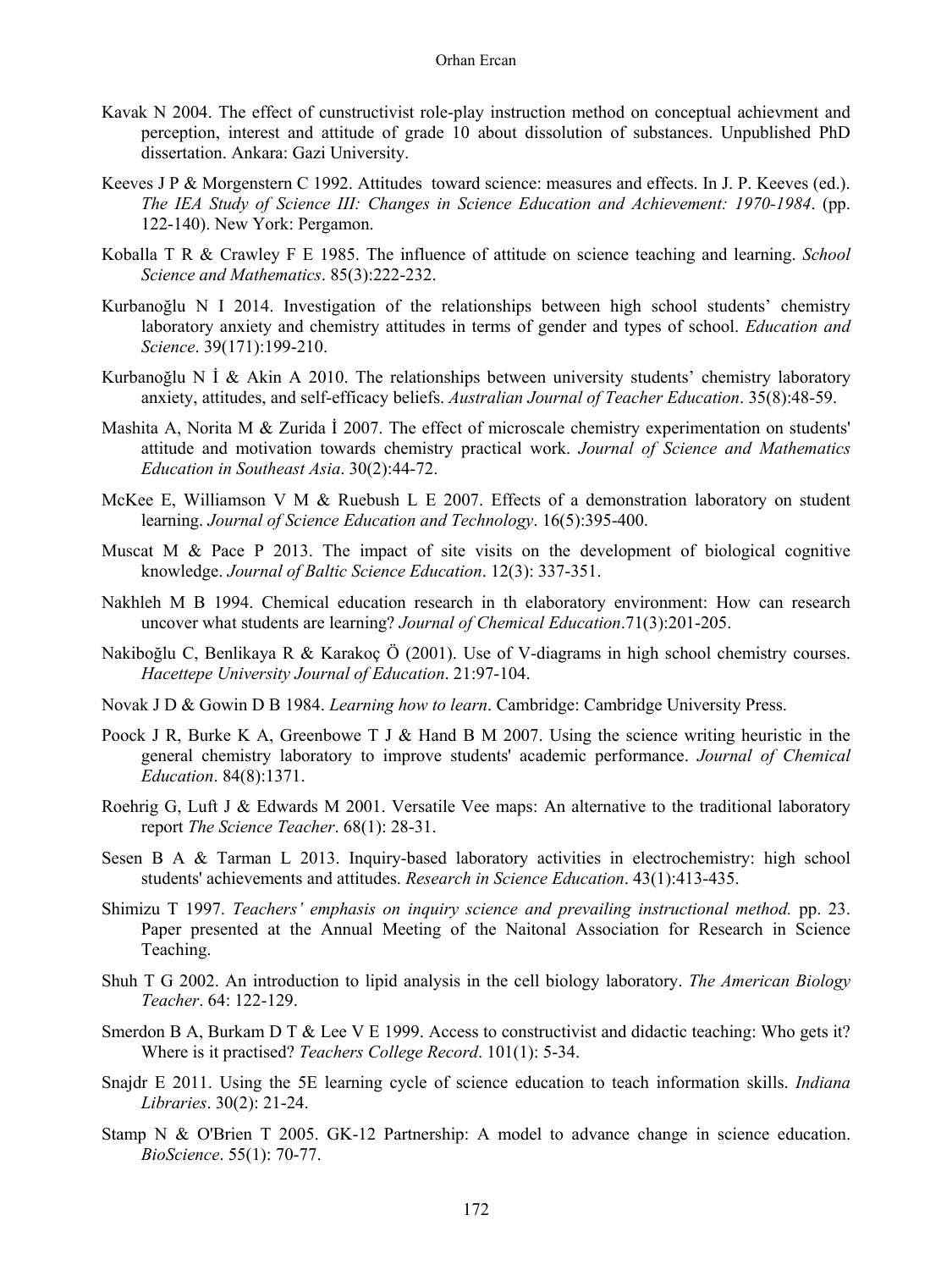- Stuart M D & Henry R W 2002. Plastinated specimens can improve conceptual quality of Biology labs. *The American Biology Teacher*. 64:130-134.
- Tatar N, Korkmaz H & Şaşmaz-Ören F 2007. Effective tools as a developing scientific process skills in inquiry-based science laboratories: Vee & I diagrams. *Elementary Education Online*. 6(1):76-92.
- Tavşancıl E 2005. *Tutumların Ölçülmesi ve SPSS ile Veri Analizi*. Ankara: Nobel Yayınları.
- Vhurumuku E 2011. High school chemistry students' scientific epistemologies and perceptions of the nature of laboratory inquiry. *Chemistry Education Research and Practice*. 12(1):47-56.
- Wilder M & Shuttleworth P 2005. Cell inquiry: A 5E learning cycle lesson. *Science Activities*. 41(1):25- 31.
- Wolf S J & Fraser B J 2008. Learning environment, attitudes and achievement among middle-school science students using inquiry-based laboratory activities. *Research in Science Education*. 38(3):321-341.
- Yalçın A F & Bayrakçeken S 2010. The effect of 5E learning model on pre-service science teachers' achievement of acids-bases subject. *International Online Journal of Educational Sciences*. 2(2):508-531.
- Yeşilyurt M 2003. A constructivist approach to basic physics laboratory applications. Unpublished PhD dissertation. Trabzon: Karadeniz Technical University.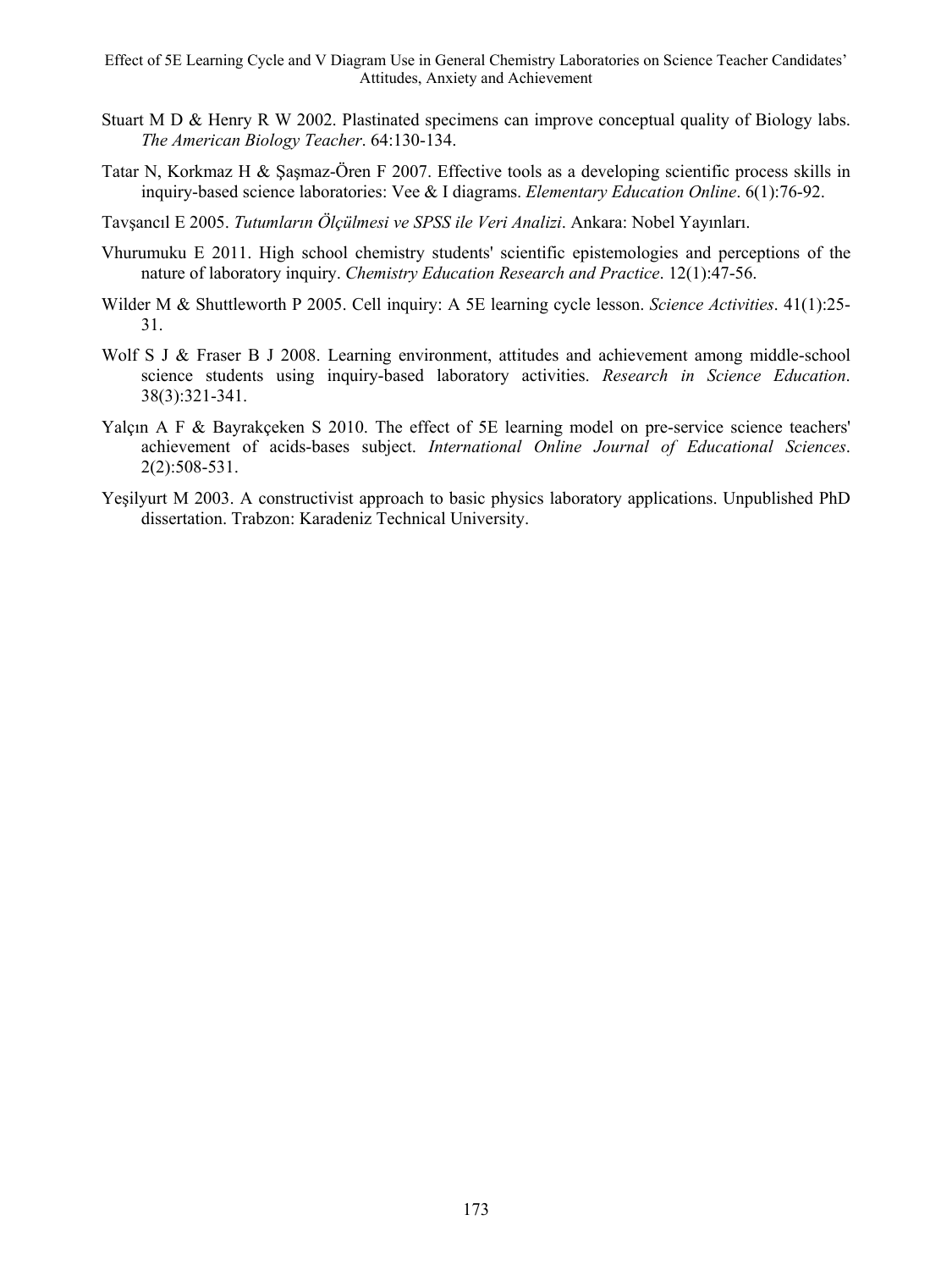# **APPENDIX**

## **Sample Lesson Plan in the First Group (Treatment Group)**

5E learning cycle was implemented in the first group. The lesson plan was created according to the steps below:

## **1. Engagement**

Students are asked the questions below by the instructor to arouse their interest, to activate their prior information and to motivate them:

What is a galvanic cell? What are its working principles?

Is it possible to produce an electrochemical battery under this condition: Eobattery< 0? How can it be produced if it is possible to produce it? Why cannot it be produced if you think it is not possible to produce it?

What do you associate electrolysis with? Can a watch be coated with gold? Explain the process.

## **2. Exploration**

Students in small groups are asked to discuss how batteries are charged and what happens during the process.

Before moving on to the experimental process, a discussion takes place regarding how electrolysis occurs. EO values of copper, zinc, iron, silver and nickel are pointed out and electrodes that will be used in anode and cathode to carry out the electrolysis are selected. It is discussed to find out why a power source is connected to the system. Later, differences between galvanic cells and electrolyte cells are discussed and the changes that take place in the anode and cathode are observed by the students. After several trials, it is discussed to find out why the system stops after a while.

## **3. Explanation**

In small groups, students are asked to present the results they have obtained from the experiments to the whole class. The facts are cited: electrolysis is a method of using a direct electric current to drive an otherwise non-spontaneous chemical reaction and electrolyte cells are electrochemical cells that use electric currents from an external source. After emphasizing the fact that electrolyte cells are different than galvanic cells, it is mentioned that especially two electrodes are generally in the same department, there is only one electrolyte and concentration and pressure are not standard.

The need is cited for a larger potential in electrolysis than the potential produced by inverse reaction called over current in order to drive an otherwise non-spontaneous chemical reaction. After citing that the potential applied on the electrolytic cell should be as big as the cell potential in the reversed cell reaction at the least, it is emphasized that the type with higher reducibility potential will be reduced first if there is more than one reducible type in the solution and the same is valid for oxidation.

It is discussed that electrolyte is used in the industrial production of aluminum and magnesium, extraction of metals form their salts, preparation of chlorine, fluorine and sodium hydroxide, purification of copper and electro coating.

## **4. Elaboration**

In order to allow students to associate what they have learned at the class with their daily lives, discussions are undertaken about what corrosion is, why iron starts to corrode when it is left in the open, whether there is a relationship with this event and electrolysis and how coppers are purified.